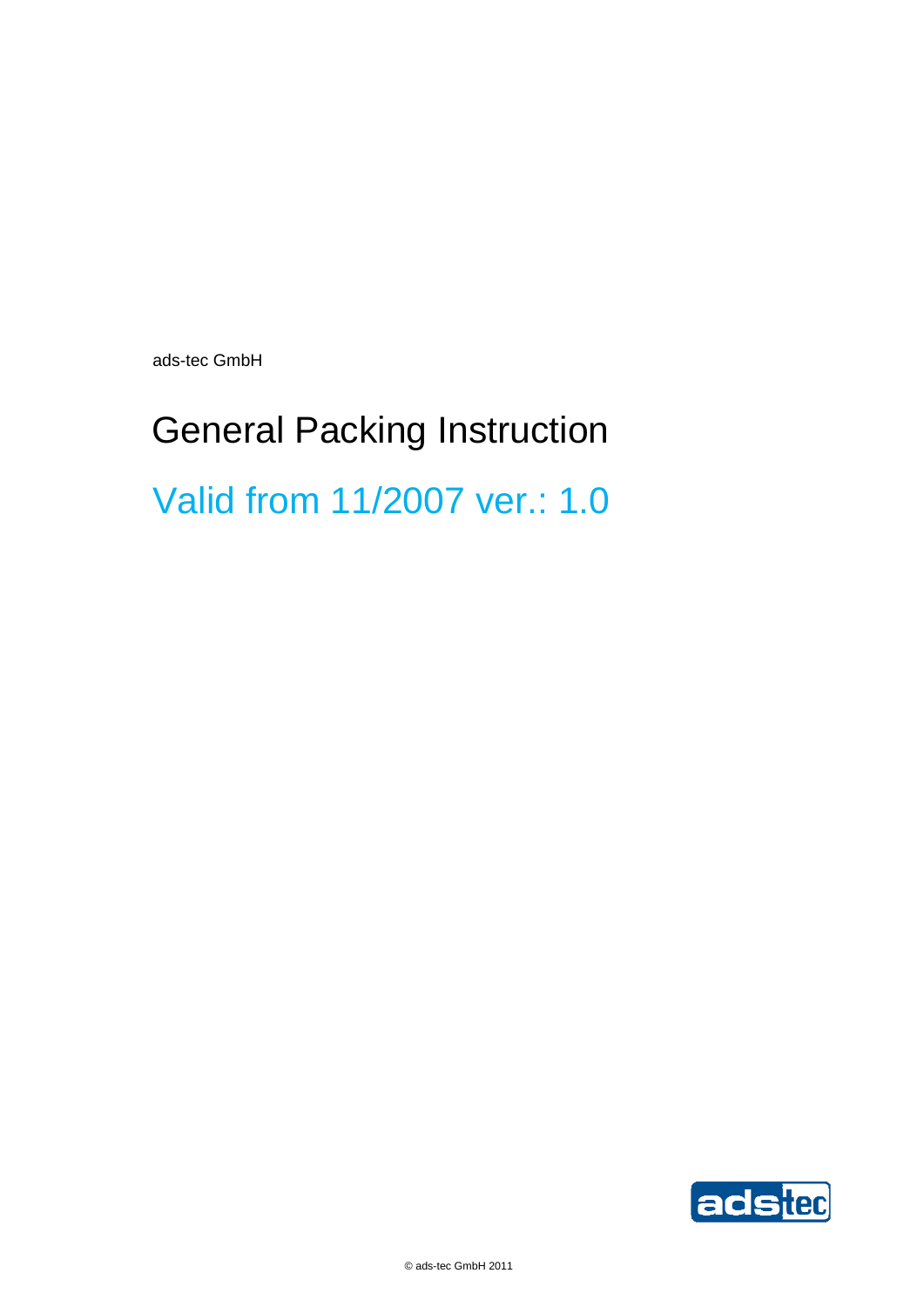

#### Index

| 1              |       |  |  |  |
|----------------|-------|--|--|--|
| $\overline{2}$ |       |  |  |  |
| 3              |       |  |  |  |
| 4              |       |  |  |  |
| 5              |       |  |  |  |
| 6              |       |  |  |  |
| 7              |       |  |  |  |
| 8              |       |  |  |  |
| 8.1            |       |  |  |  |
|                | 8.1.1 |  |  |  |
|                | 8.1.2 |  |  |  |
| 8.2            |       |  |  |  |
| 8.3            |       |  |  |  |
| 8.4            |       |  |  |  |
| 9              |       |  |  |  |

| Version | Date  | Editor | Modification |
|---------|-------|--------|--------------|
| 1.0     | .2007 | SnRq   | <b>issue</b> |
|         | 1л    | ×.     |              |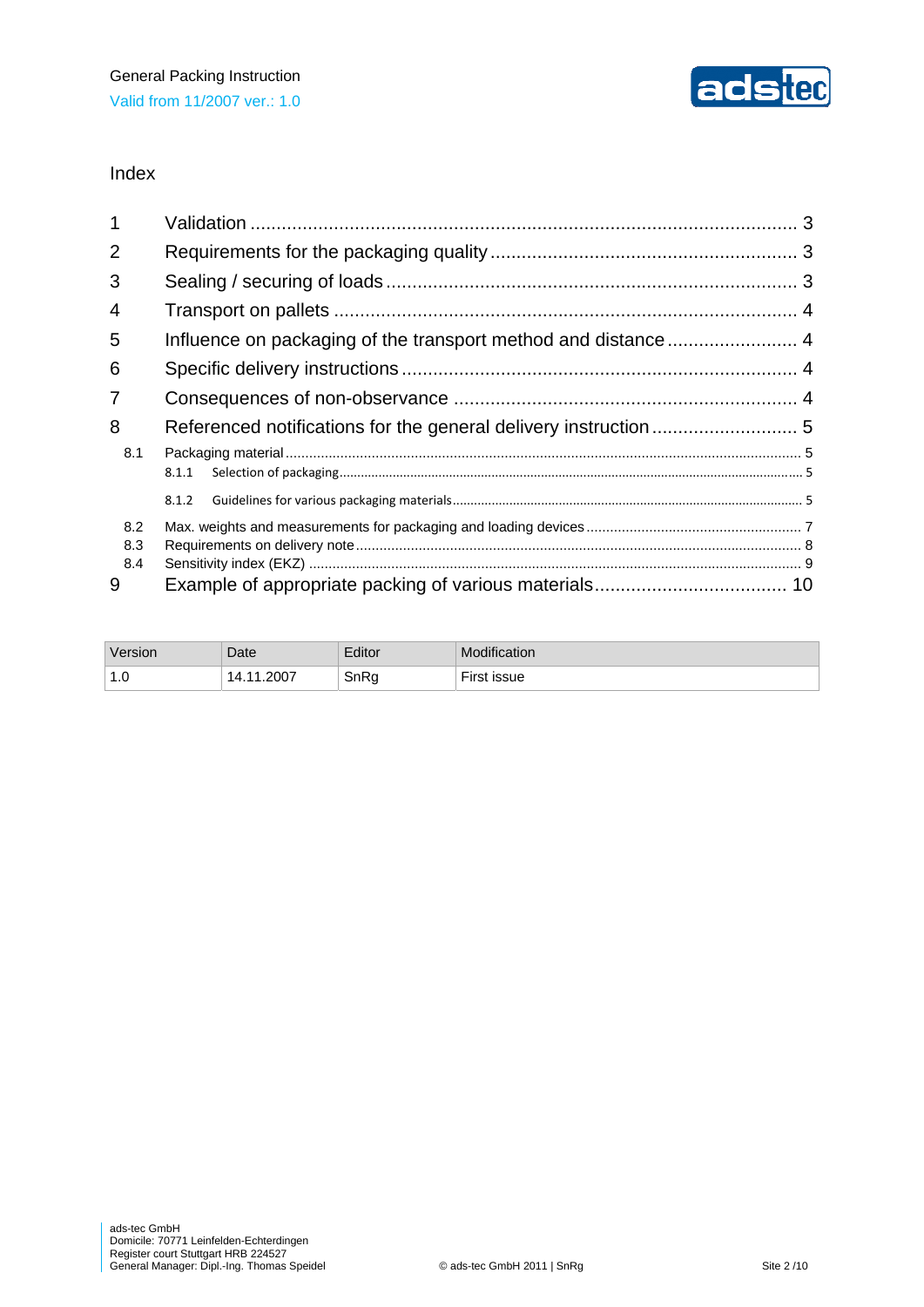

# 1 Validation

This instruction is part of each Inquiry, each individual purchase order and call off order and is valid for all goods purchased by ads-tec, regardless of their place of destination, unless no written special agreement has been made. Consequences arising out of nonobservance of this instruction are regulated in section 7.

# 2 Requirements for the packaging quality

During transport, all packaging is subject to stresses such as impact, vibration, pressure and ambient influence such as moisture, dust and soiling. The packaging must be designed to withstand transport and/or stress. The supplier is responsible for choosing an adequate packing. In the case of deliveries from and to countries with special export/import conditions for packaging (e.g. wood packaging), the supplier must select a suitable packaging and if applicable provide the shipping documents or certificates corresponding to the applicable law that are required for import. The supplier is responsible for packaging of the goods. The supplier must ensure that the goods reach their destination in proper quality condition by means of suitable packaging. The best exterior packaging is useless if there is no interior packaging that is adequate for the product. Interior packaging protects the product, keeps it in place and ensures a distance from the exterior packaging. If several products are packed in one package, the interior packaging also ensures a separation between the individual products. The interior packaging must also perform the tasks of protecting against dust and soiling or even electrostatic charging. ads-tec has defined sensitivity key figures (EKZ), which indicate how goods have to be packed. The higher the key figure is, the more sensitive are the goods. The individual sensitivity key figures are defined more closely in section 8.4. If the supplier has no information about the key figures (EKZ) of the goods to be delivered, key figure (EKZ) 6 is as least to be respected, unless the supplier knows that the protection of the goods is insufficient. When choosing a transport box or container, it is important to pay attention to the right size (content plus padding) and to adequate stability. If products are very heavy or if they are not suitable for packaging in cardboard boxes due to their size, packaging materials made of wood (crates) or made of wooden components (wooden brackets) can be used. Adherence to any import regulations or conditions of the destination country (e.g. China, Australia) must be ensured when using wood packaging. Stable boxes made of solid cardboard (grey cardboard) can also be used depending on the weight, sensitivity and size of the items transported. In most cases, this applies to lightweight, insensitive and relatively small products. The more sensitive to pressure and impact and the heavier and larger transported items are, the more stable the exterior packaging should be. Used (second hand) exterior packaging is prohibited.

# 3 Sealing / securing of loads

The heavier or the larger a shipment is, the stronger the sealing material should be. The seal is also the transportation lock and proof of originality. Self-adhesive packing tapes made of plastic or tapes with incorporated reinforcing threads or fabric, for example, are suitable. Plastic or metal straps must also be used for heavy consignments. The size, weight and material of the packaging to be sealed must be considered when choosing the respective method of sealing. The seal must be adequately moisture-proof and must provide sufficient adhesive force and stability. When plastic or metal straps are used, attention must be paid to adequate, tightening force. It may be necessary to use liners in the area of the straps.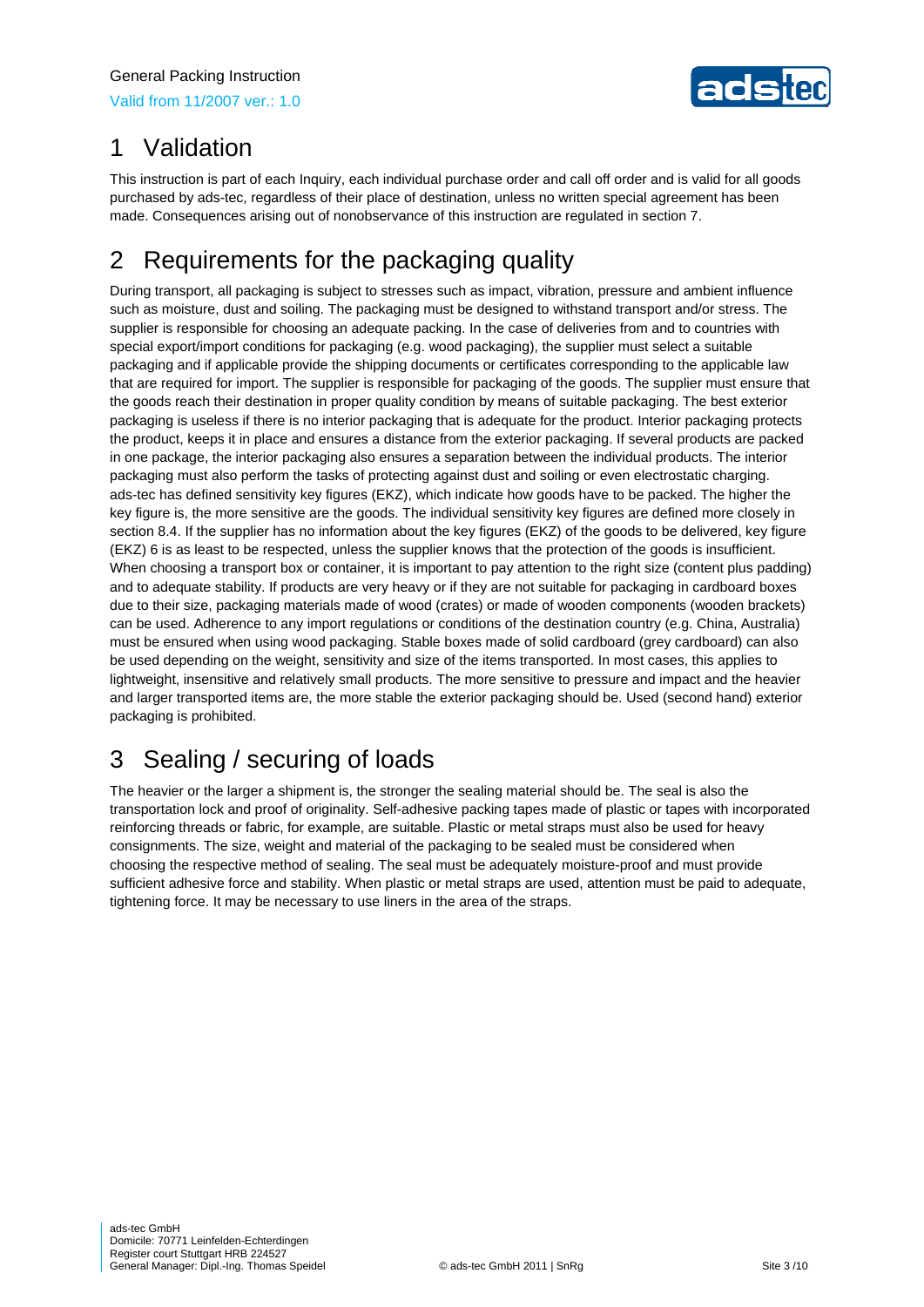Valid from 11/2007 ver.: 1.0



### 4 Transport on pallets

When a box is transported on a pallet, attention must be paid to adequate fastening on the pallet. It must be ensured that the box is secured to prevent slipping. It can be fastened by strapping and/or also stretch wrapping. The fastening must withstand an acceleration of 3G horizontal and 2G vertical. If several parcels are stacked on a pallet, it must be ensured that heavy parcels constitute the bottom layers and light ones constitute the top layers. Containers must not damage each other (e.g. heavy wooden crate placed on cardboard box). It may be necessary to work with intermediate layers. The maximum loading weight of a pallet must not be exceeded. The pallet as a whole must be protected from moisture through foil or stretch wrapping. The supplier must avoid part number being mixed with other part numbers in a packing unit. If the delivery includes multiple delivery addresses at ads-tec, the packing units must additionally be separated according to delivery address.

# 5 Influence on packaging of the transport method and distance

When choosing packaging, you should also pay attention to the means of transport (truck, rail, aircraft, ship) used for transport and whether the respective carrier has special transport regulations. It can generally be assumed that a combined transport takes place and several reloadings stress the packages. Requirements of each carrier in special protection measurements must be observed (e.g. anti-corrosion protection in maritime traffic). The packaging must be suitable for an opening e.g. for customs purposes – and a reclosing to the original status. Attention: The protection of the goods through the packaging must be laid out that way, that unloading, separating of parcels for receipt and incoming inspection at ads-tec and professional handling in the stock is possible!

# 6 Specific delivery instructions

If the general package instruction for a package option is not sufficiently detailed, then adstec defines in specific instructions for one or more parts, in which package the material has to be delivered. ads-tec gives notice to the supplier of this specific instruction in the purchase order, in the drawing or any other instruction for execution. The supplier is responsible for the compliance with this packing instruction. Example: Using ads-tec reusable package with special inner packing.

# 7 Consequences of non-observance

If the supplier does not observe this package instruction and uses for example improper materials (see section 8.1) or exceeds the permitted package sizes or the maximum weight (see section 8.2), so ads-tec carries measures out for the protection of the goods and to minimize damage by unpacking, checking, repacking, relabeling, relocate and the disposal of inadequate packing. The costs of these measures shall be born by the supplier. They are invoiced according to actual expenses amounting to 60.00€ per hour, however the amount is at least 30.00€ per delivery. The supplier is liable as follows for any damage caused by failure to comply with this packing instruction: Damage to the goods shall be subject to the legal regulations for liability for defects. For damage incurred to other legal assets as the goods themselves due to insufficient packing, the supplier is liable as well for simple negligence. The supplier is obligated to make good the damage to ads-tec. The liability for damages does not apply if the supplier does not answer for damage. The supplier bears the burden of proof insofar.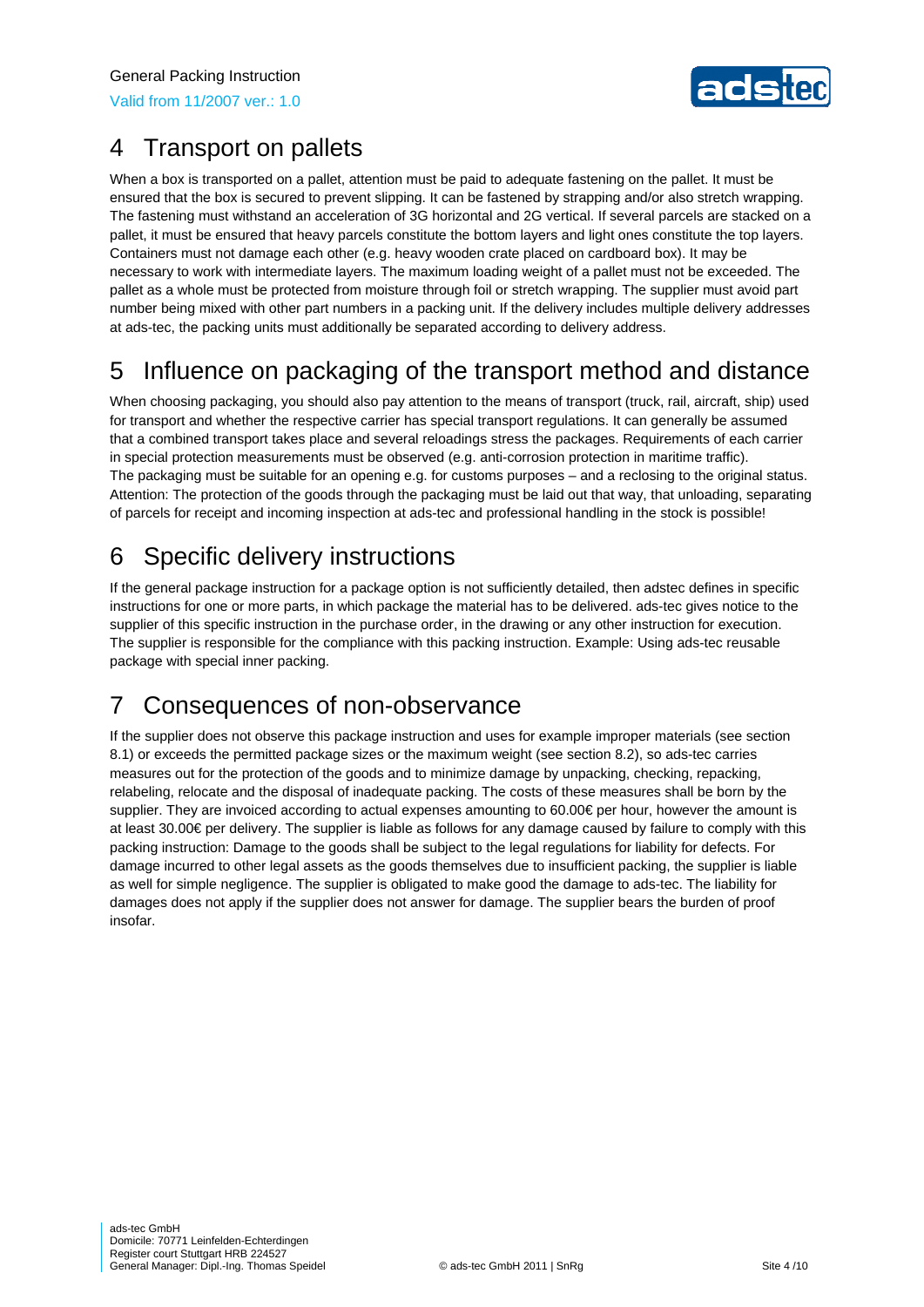

# 8 Referenced notifications for the general delivery instruction

### 8.1 Packaging material

#### 8.1.1 Selection of packaging

ads-tec has defined the following categories for packaging and packaging systems and put into a hierarchy that has to be maintained.

- Non-re-usable packaging made of renewable raw materials (e.g. wood, cardboard)
- Non re-usable packaging made of non-renewable raw materials (e.g. plastic)
- Suitable for storage without packaging (re-usable packaging/containers of ads-tec GmbH)
- Re-usable packaging of the supplier

Furthermore the following requirements exist:

- The packaging must adhere to the legally specified cumulative limit value of 100 ppm for lead, cadmium, mercury and chromium VI.
- The packaging dimensions must be appropriate to the dimensions of the packed item and may not exceed the defined measurements named in section 8.2.
- Recyclable materials must be selected for the packaging.

#### 8.1.2 Guidelines for various packaging materials

All of the following guidelines are generally valid. Should serious arguments justify non-adherence to one of the guidelines from the point of view of the supplier, these arguments must be plausibly presented and approved by ads-tec GmbH in the individual case.

Paper, paperboard and cardboard

Paper, paperboard and cardboard materials must contain only components made of paper. Coatings are to be avoided in principle. Paper adhesive tape is preferred for sealing boxes in the context of pure-type disposal.

Plastics

The use of packaging made from plastic always requires consultation with ads-tec GmbH. Re-usable packaging and containers made from plastic must be checked for suitability for re-use prior to use. Only clean re-usable packaging and containers may be used. Only films made from polyethylene or polypropylene may be used.

Wood

Packaging made from wood (including pallets) must be manufactured from untreated and peeled wood. The use of compressed wood, plywood and treated wood is only permitted after consultation with adstec GmbH. Treated wood and/or wooden packaging must be marked for special disposal in a clearly legible manner.

Fillers and insulating materials

The use of fillers and insulating materials in appropriate amounts is only permissible where necessary to secure the load or protect the product. Fillers and insulating materials made of paper, paperboard and cardboard as well as air cushions made of PE, for example, are preferred.

Securing of loads

Plastic straps made from polypropylene and steel are permitted for securing loads on pallets or even individual packages in the context of transport protection. Commercial shrink down and stretch film made from PE or PP can also be used.

Marking

Insofar as technically feasible, all packaging's or packaging aids must include identification of their material in accordance with the packaging directive and/or the European packaging guideline. This marking must be clearly visible on the packaging.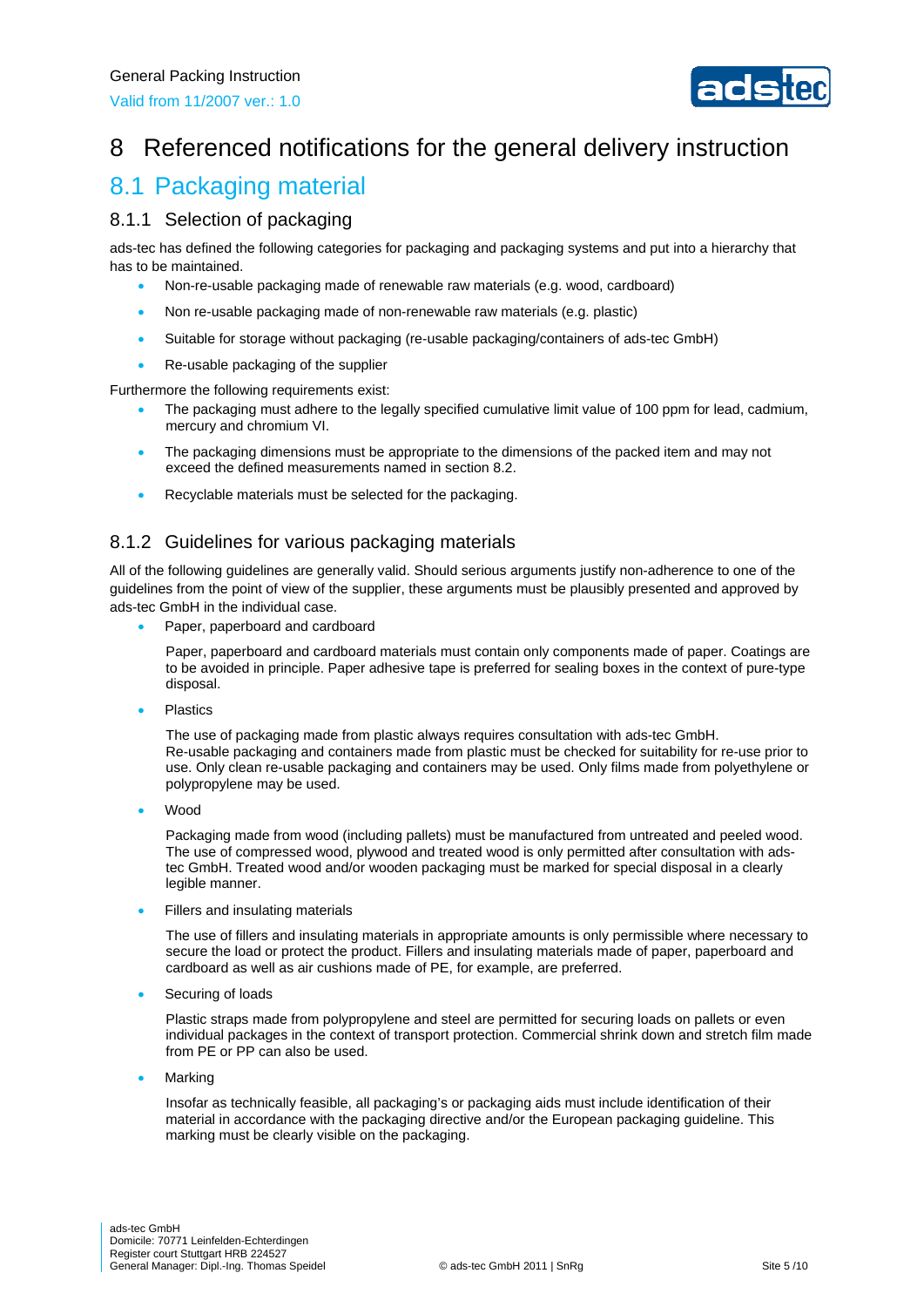#### General Packing Instruction

Valid from 11/2007 ver.: 1.0



| Art                            | Zugelassenes Material                                                                         | Nicht zugelassenes Material                                                 |  |
|--------------------------------|-----------------------------------------------------------------------------------------------|-----------------------------------------------------------------------------|--|
| <b>Type</b>                    | <b>Permitted material</b>                                                                     | Non-perimitted material                                                     |  |
| <b>Kartonage</b>               | Papiere und Pappen frei von                                                                   | Papiere und Pappen mit Wasserunlöslichen                                    |  |
|                                | papierproduktionsschädlichen Stoffen                                                          | Beschichtungen,                                                             |  |
|                                |                                                                                               | Klebstoffen, oder unverträgliche                                            |  |
|                                |                                                                                               | Beimengungen                                                                |  |
| <b>Cardboard</b>               | Comprising papers and cardboard made of                                                       | Bitumenpapier/-pappe Papers and cardboard with                              |  |
| packaging                      | materials non-hazardous for paper production                                                  | waterproof coatings, adhesives, or incompatible                             |  |
|                                |                                                                                               | compounds/mixtures Bitumen paper/cardboard                                  |  |
| <b>Korrosions</b>              | VCI-Papiere, die nachweislich gemeinsam mit                                                   | Papier mit unverträglichen Beimengungen,                                    |  |
| schutzpapier                   | Papier/Pappe stofflich verwertbar sind.                                                       | unverträglich imprägniertes oder getränktes                                 |  |
|                                | VCI-Folien, die nachweislich gemeinsam mit                                                    | Papier (z.B. Bitumen-, Öl-, Wachspapier)                                    |  |
|                                | Kunststofffolien stofflich verwertbar sind.                                                   |                                                                             |  |
| Anti-                          | VCI papers, for which there is evidence that                                                  | Paper with incompatible                                                     |  |
| <b>corrosion</b><br>paper      | its materials can be recycled with                                                            | additives, incompatibly                                                     |  |
|                                | paper/cardboard. VCI foils, which are                                                         | impregnated or soaked                                                       |  |
|                                | demonstrably material recyclable together                                                     | paper (e. g. paper made                                                     |  |
|                                | with plastic foils.                                                                           | with bitumen, oil, wax)                                                     |  |
|                                | [VCI: volatile corrosion inhibitor; with the<br>inhibitors you have to make sure, that either |                                                                             |  |
|                                | nitrides or amines, but not both types are                                                    |                                                                             |  |
|                                | used at the same time]                                                                        |                                                                             |  |
| <b>Kunststoffe</b>             | Formteile: PE, PP, PS                                                                         | Sonstige Kunststoffgemische                                                 |  |
| (möglichst                     | Schutzkappen: PE                                                                              | Gummiverbindungen Metall-Kunststoff-                                        |  |
| naturfarben)                   | Folien: PE                                                                                    | Verbundfolien unverträglich imprägnierte                                    |  |
|                                | mit max. 5% bedruckter Fläche (auch                                                           | und VCI-Kunststoff-Folien Metall-Kunststoff-                                |  |
|                                | Luftpolsterfolien)                                                                            | Verbundstoffe PVC-haltige                                                   |  |
|                                | Schaumstoffe: PE, PP, PS                                                                      | Verpackungsmaterialien                                                      |  |
|                                | Umreifungsbänder: PP                                                                          |                                                                             |  |
|                                | (schwarz)                                                                                     |                                                                             |  |
|                                | Styropor (Formteile)                                                                          |                                                                             |  |
|                                | Sonstige Kunststoffgemische PE, PP, PS                                                        |                                                                             |  |
|                                | Polyamid-Umreifungsbänder (blau) PE, PP, PS                                                   |                                                                             |  |
|                                | Polyester-Umreifungsbänder(grün)PE, PP, PS                                                    |                                                                             |  |
| <b>Plastics</b><br>(preferably | Molded parts: PE, PP, PS                                                                      | Other plastic combinations Rubber compound                                  |  |
| ecru)                          | Protective caps: PE                                                                           | material Metal and plastic composite foils                                  |  |
|                                | Foil/sheeting: PE<br>with max. 5 % printed area (also bubble wrap                             | Incompatibly impregnated and VCI plastic foils                              |  |
|                                | foil)                                                                                         | Metal and plastic composite materials<br>Packaging materials containing PVC |  |
|                                | Foams: PE, PP, PS                                                                             |                                                                             |  |
|                                | Tightening belts: PP (black)                                                                  |                                                                             |  |
|                                | Polystyrene (molded parts)                                                                    |                                                                             |  |
|                                | Other plastic combinations PE, PP, PS                                                         |                                                                             |  |
|                                | Polyamide tightening belts (blue) PE, PP, PS                                                  |                                                                             |  |
|                                | Polyester tightening belts (green) PE, PP, PS                                                 |                                                                             |  |
| <b>Metalle</b>                 | Stahl, auch verzinkt oder lackiert, Aluminium                                                 | verzinnte Metalle (z. B. Weißblech)                                         |  |
|                                |                                                                                               | Schwermetallhaltige Metalle                                                 |  |
| <b>Metals</b>                  | Steel, even galvanized or painted, aluminum                                                   | Tin-plated metals (e. g. tin plate) Metals                                  |  |
|                                |                                                                                               | containing heavy metal                                                      |  |
| <b>Holz</b>                    | ungetränktes Massiv- und Sperrholz, Holzwolle                                                 | Spanplatten, beschichtetes oder lackiertes Holz                             |  |
| <b>Wood</b>                    | Non-impregnated solid wood and plywood,                                                       | Chip board, coated or                                                       |  |
|                                | wood fiber                                                                                    | painted wood                                                                |  |
| <b>Textilien</b>               | Zellulosefasern (u.a. Baumwolle, Sisal, Hanf)                                                 | Wachsleinen                                                                 |  |
| <b>Textiles</b>                | Cellulose fibres (e. g. cotton, sisal, hemp)                                                  | Glass wool                                                                  |  |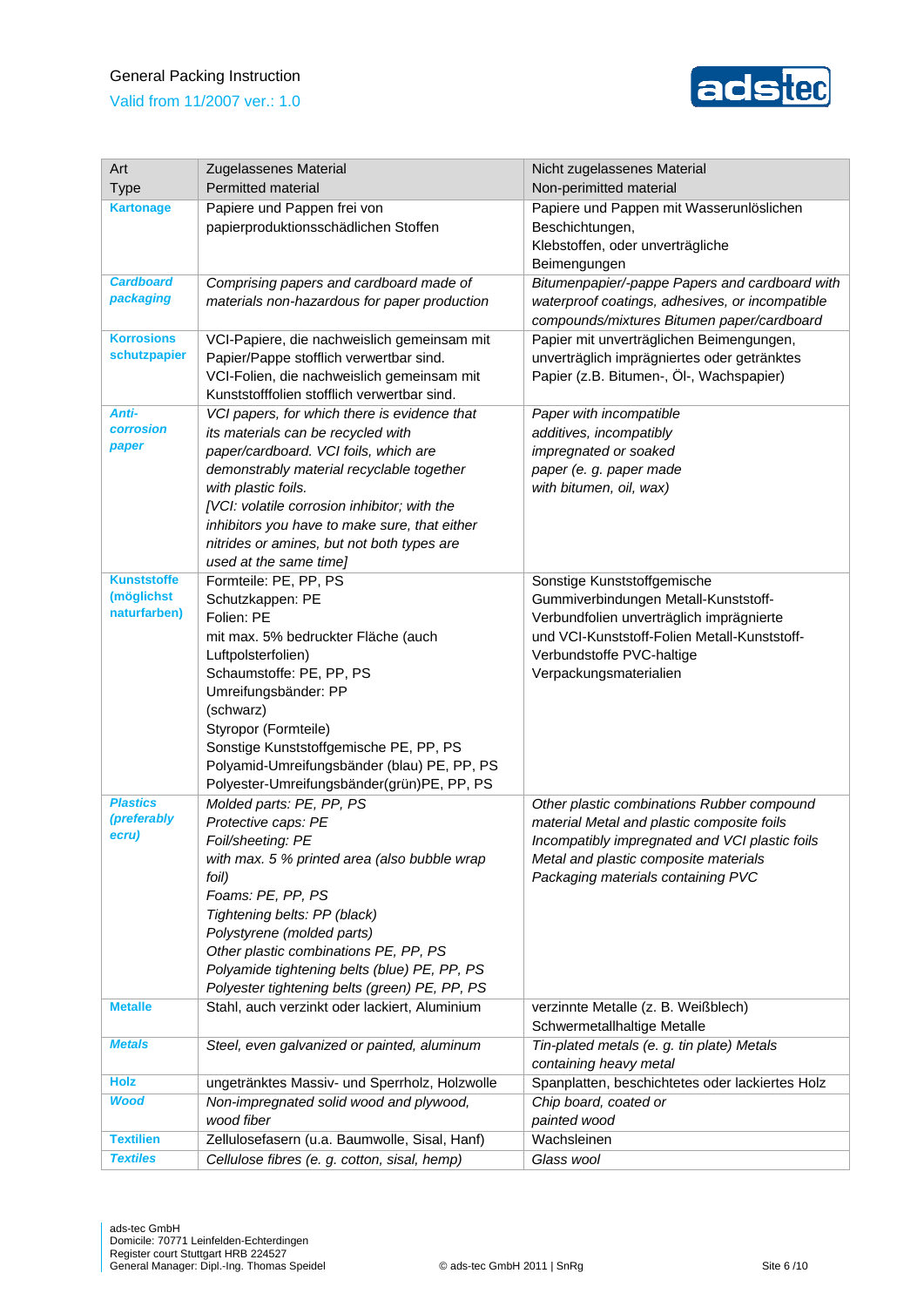#### General Packing Instruction





| <b>Glas</b>       | Nur, wenn aus Gründen der chemischen<br>Verträglichkeit mit dem Füllgut unbedingt<br>erforderlich | Glaswolle                                                                          |
|-------------------|---------------------------------------------------------------------------------------------------|------------------------------------------------------------------------------------|
| <b>Glass</b>      | Only if absolutely essential for chemical<br>compatibility with the product being<br>transported  | Glass wool                                                                         |
| <b>Mineralien</b> | Aktivton, Perlit, Silikagel, Vermiculit                                                           | Bemerkung: Nicht in Form von Fasern<br>Mineralwolle KMF (künstliche Mineralfasern) |
| <b>Minerals</b>   | Active clay, perlite, silica gel, vermiculite                                                     | Note: Not in fiber form Mineral wool KMF<br>(synthetic mineral fibers)             |

#### Tab. 1: Packaging materials

### 8.2 Max. weights and measurements for packaging and loading devices

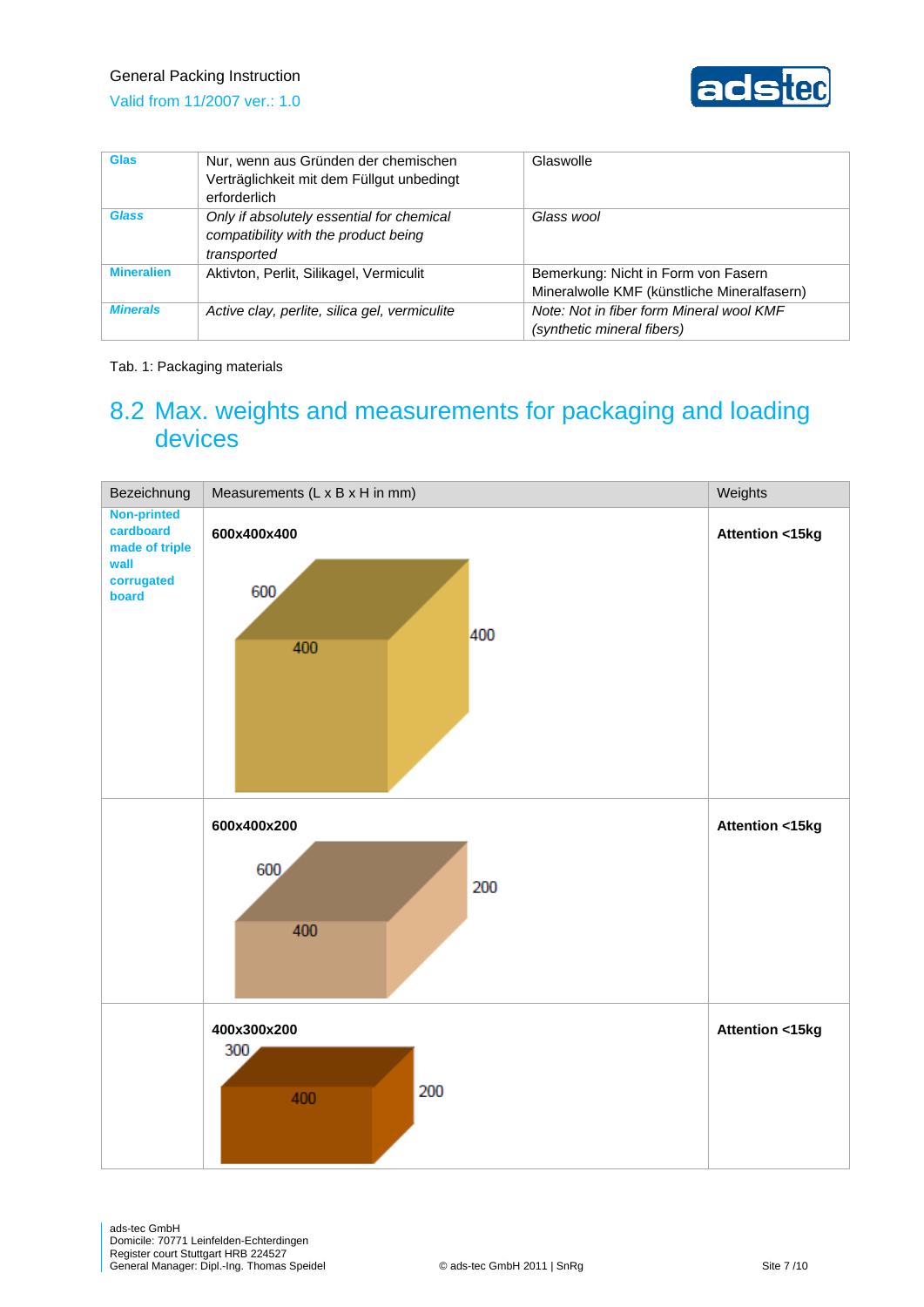#### General Packing Instruction

Valid from 11/2007 ver.: 1.0





Tab. 2: allowed packaging

# 8.3 Requirements on delivery note

The delivery note is due to accompany to the goods. This could be in or at the cardboard in a gusted wallet. A completed delivery note should contain the following information:

- Sender
- Sender's contact data / contact partner
- Date
- Goods recipient with room for specification of the point of handover (e.g. Incoming goods 2)
- Order number
- Order information (specified by ads-tec on order)
- **•** Conditions of delivery and transport method
- Item / designation / material number / quantity / remarks
- Gross weight of the packages per delivery note / order (order number)
- Number of packages per delivery note / order (order number)
- Receipt fields for the exchange of pallets and containers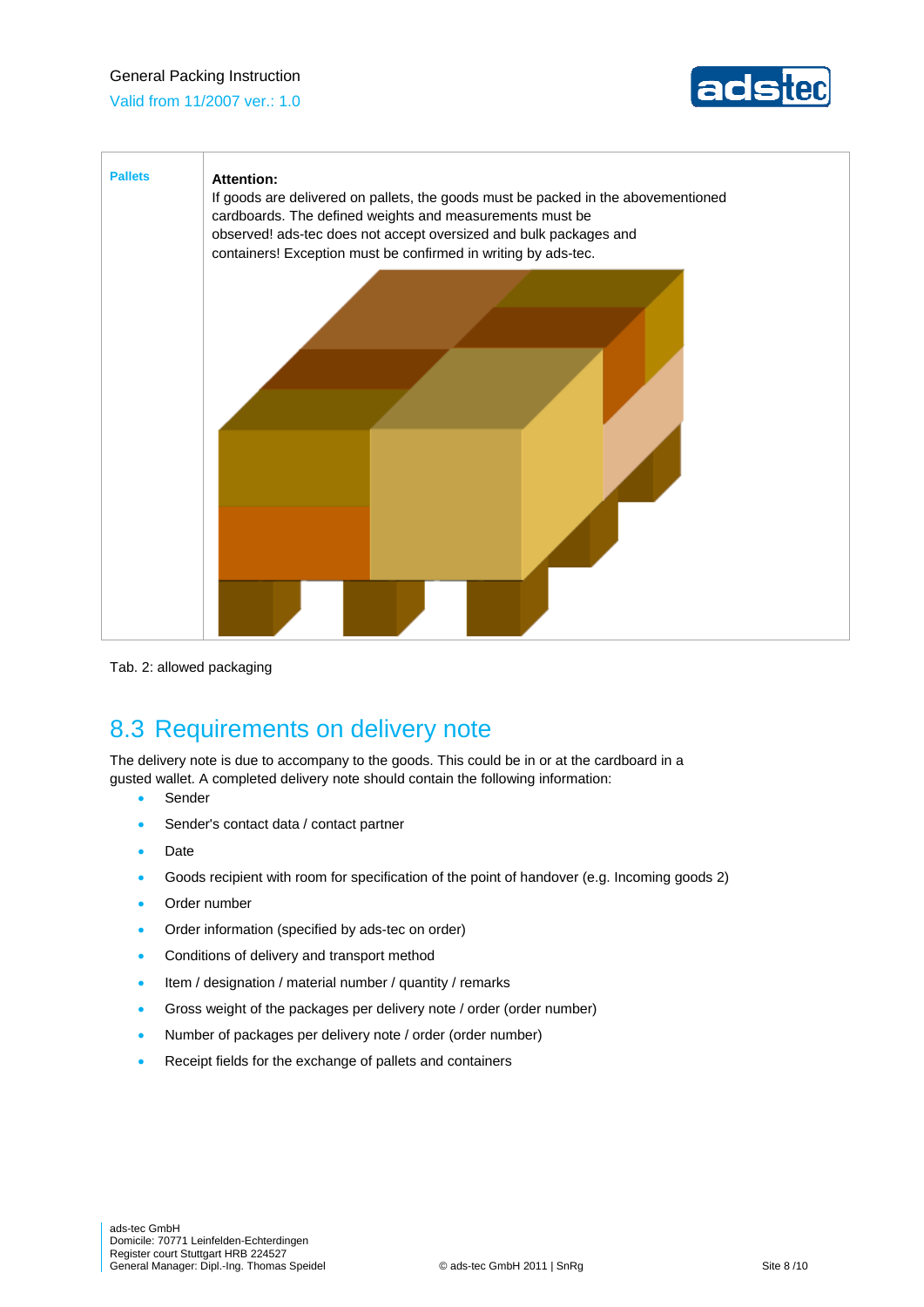

# 8.4 Sensitivity index (EKZ)

| <b>EKZ</b> |              | Explanation                                                                                                                                                                                                                                                                                                                                                                                   | example |
|------------|--------------|-----------------------------------------------------------------------------------------------------------------------------------------------------------------------------------------------------------------------------------------------------------------------------------------------------------------------------------------------------------------------------------------------|---------|
|            | $\pmb{0}$    | Parts must be protected against falling out of<br>transport container, coarse-grained dirt, rain,<br>snow and spray water outside closed rooms<br>The maximum stacking or packing height must<br>be adhered to                                                                                                                                                                                |         |
|            | $\mathbf{2}$ | Ensure basic protection<br>Parts are loose in the container and do not<br>have to be layered<br>Minor impacts are permitted<br>No bulk goods!                                                                                                                                                                                                                                                 |         |
| ITT        | 3            | Ensure basic protection<br>Parts must be layered, but can touch each<br>other<br>Parts must be individually handled<br>Minor impacts are permitted<br>Empty spaces in the container, as illustrated<br>here, must be filled with suitable packaging<br>material                                                                                                                               |         |
|            | 5            | Parts must be layered and kept apart by<br>means of separating layers<br>Parts can touch each other in the same plane<br>Parts must be individually handled<br>Minor impacts are permitted<br>Empty spaces in the container must be filled<br>with suitable packaging material                                                                                                                |         |
|            | 6            | Parts must be layered and packaged<br>individually or without touching (pay attention<br>to UV protection if applicable)<br>Parts must be protected against impacts<br>Empty spaces in the container, as illustrated<br>here, must be filled with suitable packaging<br>material                                                                                                              |         |
|            | 8            | Parts must be protected against electrostatic,<br>electromagnetic and magnetic fields<br>Parts must be packaged protected against dust<br>Parts must be protected against impacts<br>Any pins and contacts must be protected<br>against mechanical effects<br>The protective and handling function of the<br>packaging must be ensured; the container size<br>must not be changed if possible |         |
|            | 9            | Special packaging for which a special<br>agreement is made between ads-tec and the<br>respective supplier                                                                                                                                                                                                                                                                                     |         |